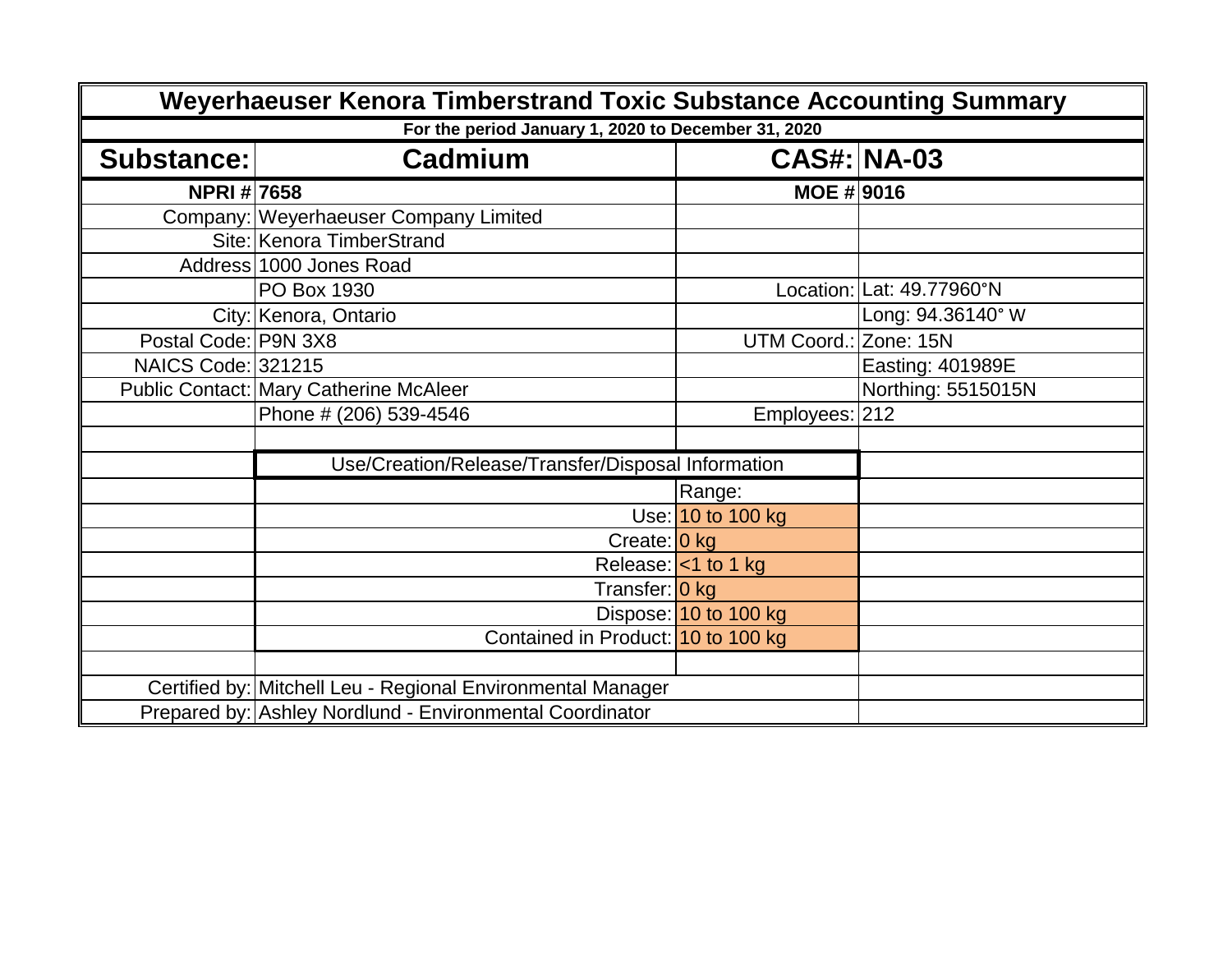| Weyerhaeuser Kenora Timberstrand Toxic Substance Accounting Summary |                                                             |                             |                           |
|---------------------------------------------------------------------|-------------------------------------------------------------|-----------------------------|---------------------------|
|                                                                     | For the period January 1, 2020 to December 31, 2020         |                             |                           |
| <b>Substance:</b>                                                   | <b>Carbon Monoxide</b>                                      |                             | CAS#: 630-08-0            |
| NPRI # 7658                                                         |                                                             | <b>MOE #9016</b>            |                           |
|                                                                     | Company:   Weyerhaeuser Company Limited                     |                             |                           |
|                                                                     | Site: Kenora TimberStrand                                   |                             |                           |
|                                                                     | Address 1000 Jones Road                                     |                             | Location: Lat: 49.77960°N |
|                                                                     | PO Box 1930                                                 |                             | Long: 94.36140° W         |
|                                                                     | <b>P9N 3X8</b>                                              | UTM Coord.: Zone: 15N       |                           |
| <b>NAICS Code: 321215</b>                                           |                                                             |                             | Easting: 401989E          |
|                                                                     | <b>Public Contact   Mary Catherine McAleer</b>              |                             | Northing: 5515015N        |
|                                                                     | Phone # (206) 539-4546                                      | Employees: 212              |                           |
|                                                                     |                                                             |                             |                           |
|                                                                     | Use/Creation/Release/Transfer/Disposal Information          |                             |                           |
|                                                                     |                                                             | Range:                      |                           |
|                                                                     |                                                             | Use: 0 tonnes               |                           |
|                                                                     |                                                             | Create: 100 to 1000 tonnes  |                           |
|                                                                     |                                                             | Release: 100 to 1000 tonnes |                           |
|                                                                     | Transfer: 0 kg                                              |                             |                           |
|                                                                     |                                                             | Dispose: 0 tonnes           |                           |
|                                                                     | Contained in Product: NA                                    |                             |                           |
|                                                                     |                                                             |                             |                           |
|                                                                     | Certified by: Mitchell Leu - Regional Environmental Manager |                             |                           |
|                                                                     | Prepared by: Ashley Nordlund - Environmental Coordinator    |                             |                           |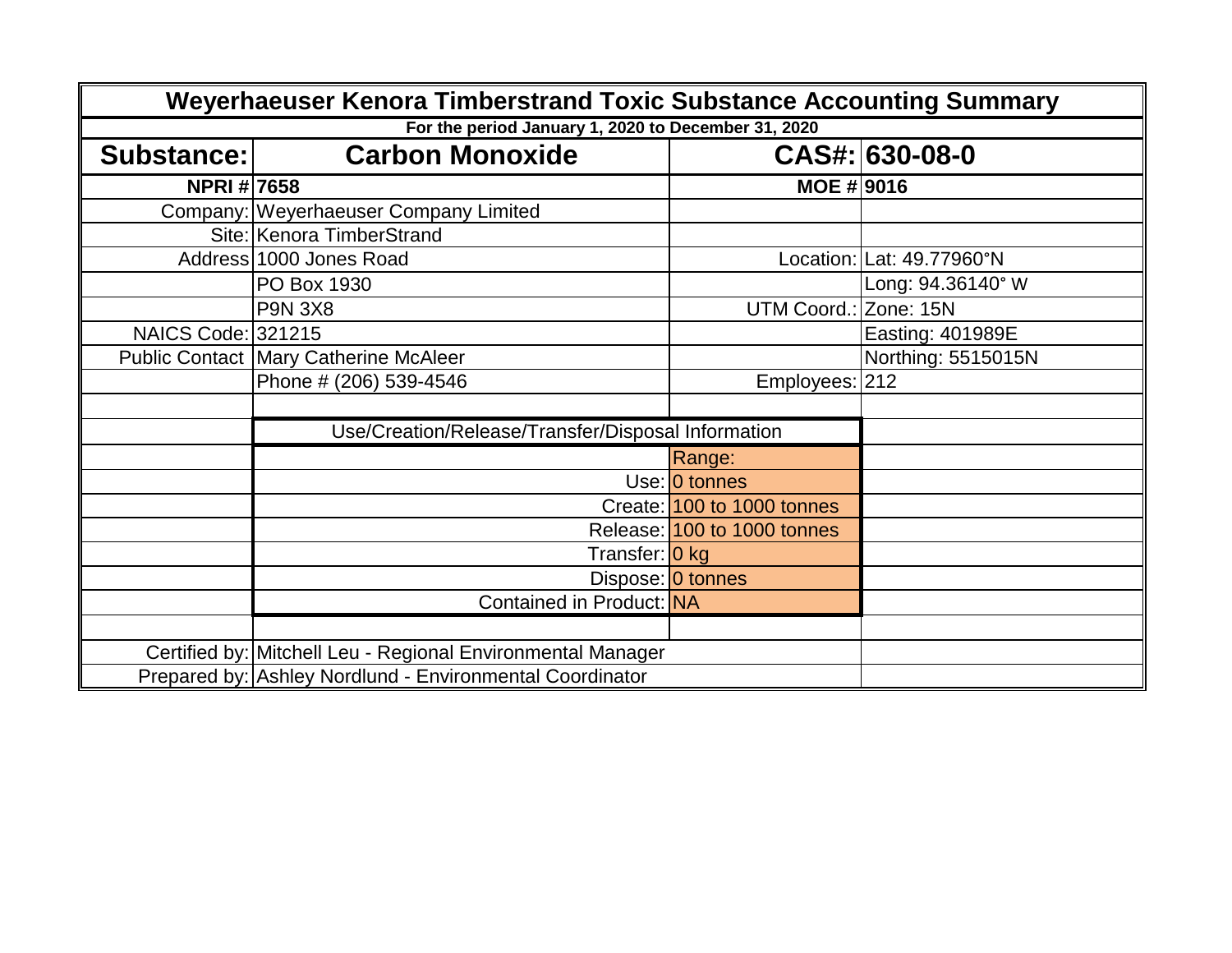| Weyerhaeuser Kenora Timberstrand Toxic Substance Accounting Summary |                                                             |                         |                           |  |  |
|---------------------------------------------------------------------|-------------------------------------------------------------|-------------------------|---------------------------|--|--|
|                                                                     | For the period January 1, 2020 to December 31, 2020         |                         |                           |  |  |
| Substance:                                                          | <b>Ethyl Acetate</b>                                        |                         | CAS#: 141-78-6            |  |  |
| <b>NPRI#7658</b>                                                    |                                                             | MOE #   9016            |                           |  |  |
|                                                                     | Company: Weyerhaeuser Company Limited                       |                         |                           |  |  |
|                                                                     | Site: Kenora TimberStrand                                   |                         |                           |  |  |
|                                                                     | Address 1000 Jones Road                                     |                         | Location: Lat: 49.77960°N |  |  |
|                                                                     | PO Box 1930                                                 |                         | Long: 94.36140° W         |  |  |
|                                                                     | <b>P9N 3X8</b>                                              | <b>UTM Coord.:</b>      | Zone: 15N                 |  |  |
| <b>NAICS Code: 321215</b>                                           |                                                             |                         | Easting: 401989E          |  |  |
|                                                                     | <b>Public Contact   Mary Catherine McAleer</b>              |                         | Northing: 5515015N        |  |  |
|                                                                     | Phone # (206) 539-4546                                      | Employees: 212          |                           |  |  |
|                                                                     |                                                             |                         |                           |  |  |
|                                                                     | Use/Creation/Release/Transfer/Disposal Information          |                         |                           |  |  |
|                                                                     |                                                             | Range:                  |                           |  |  |
|                                                                     |                                                             | Use: 1 to 10 tonnes     |                           |  |  |
|                                                                     |                                                             | Create: 0 tonnes        |                           |  |  |
|                                                                     |                                                             | Release: 1 to 10 tonnes |                           |  |  |
|                                                                     | Transfer: 0 kg                                              |                         |                           |  |  |
|                                                                     |                                                             | Dispose: 0 tonnes       |                           |  |  |
|                                                                     | Contained in Product: 0 tonnes                              |                         |                           |  |  |
|                                                                     |                                                             |                         |                           |  |  |
|                                                                     | Certified by: Mitchell Leu - Regional Environmental Manager |                         |                           |  |  |
|                                                                     | Prepared by: Ashley Nordlund - Environmental Coordinator    |                         |                           |  |  |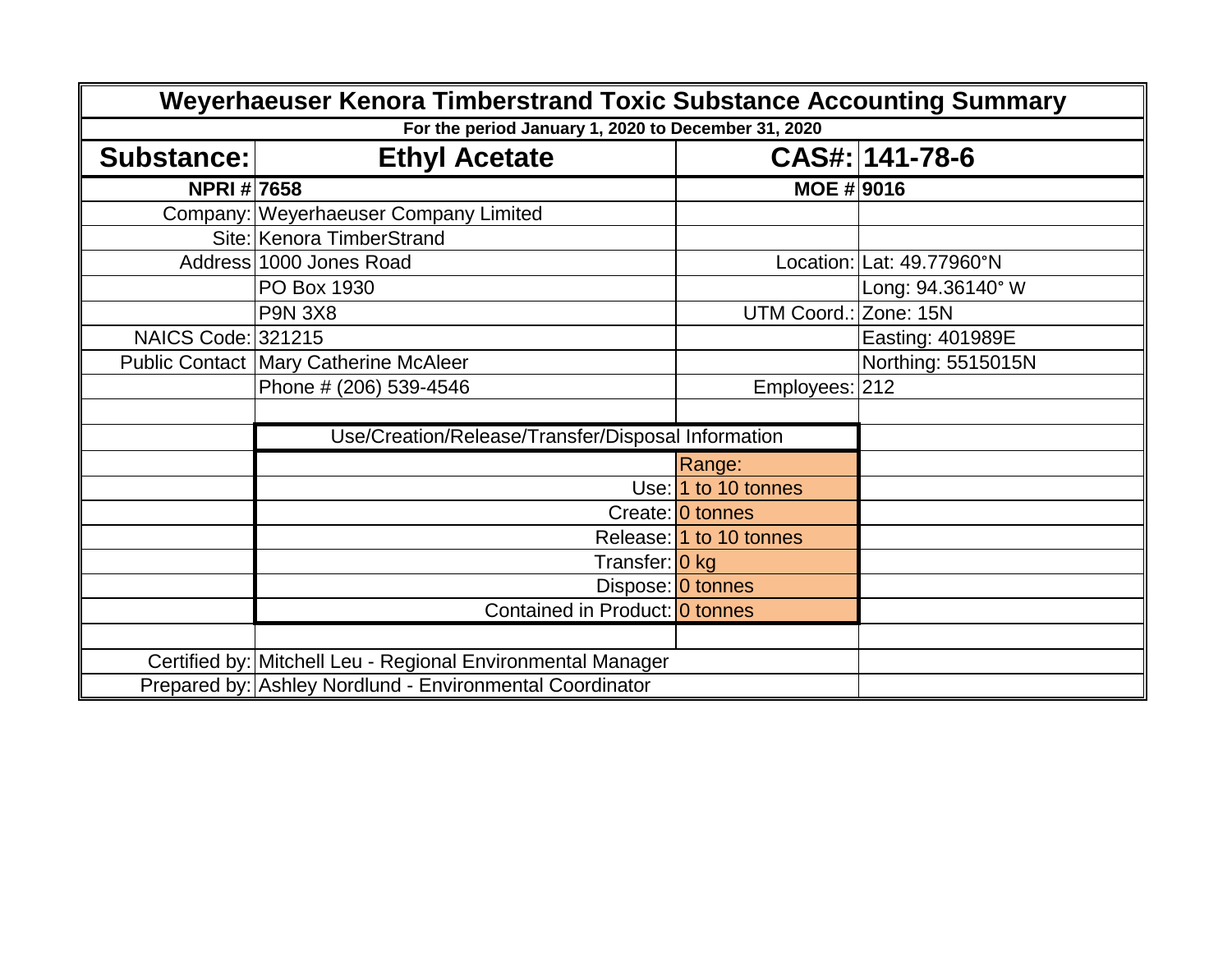| Weyerhaeuser Kenora Timberstrand Toxic Substance Accounting Summary |                                                             |                         |                           |  |  |
|---------------------------------------------------------------------|-------------------------------------------------------------|-------------------------|---------------------------|--|--|
|                                                                     | For the period January 1, 2020 to December 31, 2020         |                         |                           |  |  |
| Substance:                                                          | Formaldehyde                                                |                         | CAS#: 50-00-0             |  |  |
| <b>NPRI#7658</b>                                                    |                                                             | MOE #   9016            |                           |  |  |
|                                                                     | Company: Weyerhaeuser Company Limited                       |                         |                           |  |  |
|                                                                     | Site: Kenora TimberStrand                                   |                         |                           |  |  |
|                                                                     | Address 1000 Jones Road                                     |                         | Location: Lat: 49.77960°N |  |  |
|                                                                     | PO Box 1930                                                 |                         | Long: 94.36140° W         |  |  |
|                                                                     | <b>P9N 3X8</b>                                              | UTM Coord.:             | Zone: 15N                 |  |  |
| <b>NAICS Code: 321215</b>                                           |                                                             |                         | Easting: 401989E          |  |  |
|                                                                     | <b>Public Contact Mary Catherine McAleer</b>                |                         | Northing: 5515015N        |  |  |
|                                                                     | Phone # (206) 539-4546                                      | Employees: 212          |                           |  |  |
|                                                                     |                                                             |                         |                           |  |  |
|                                                                     | Use/Creation/Release/Transfer/Disposal Information          |                         |                           |  |  |
|                                                                     |                                                             | Range:                  |                           |  |  |
|                                                                     |                                                             | Use: 0 tonnes           |                           |  |  |
|                                                                     |                                                             | Create: 1 to 10 tonnes  |                           |  |  |
|                                                                     |                                                             | Release: 1 to 10 tonnes |                           |  |  |
|                                                                     | Transfer: 0 kg                                              |                         |                           |  |  |
|                                                                     |                                                             | Dispose: 0 tonnes       |                           |  |  |
|                                                                     | Contained in Product: 0 tonnes                              |                         |                           |  |  |
|                                                                     |                                                             |                         |                           |  |  |
|                                                                     | Certified by: Mitchell Leu - Regional Environmental Manager |                         |                           |  |  |
|                                                                     | Prepared by: Ashley Nordlund - Environmental Coordinator    |                         |                           |  |  |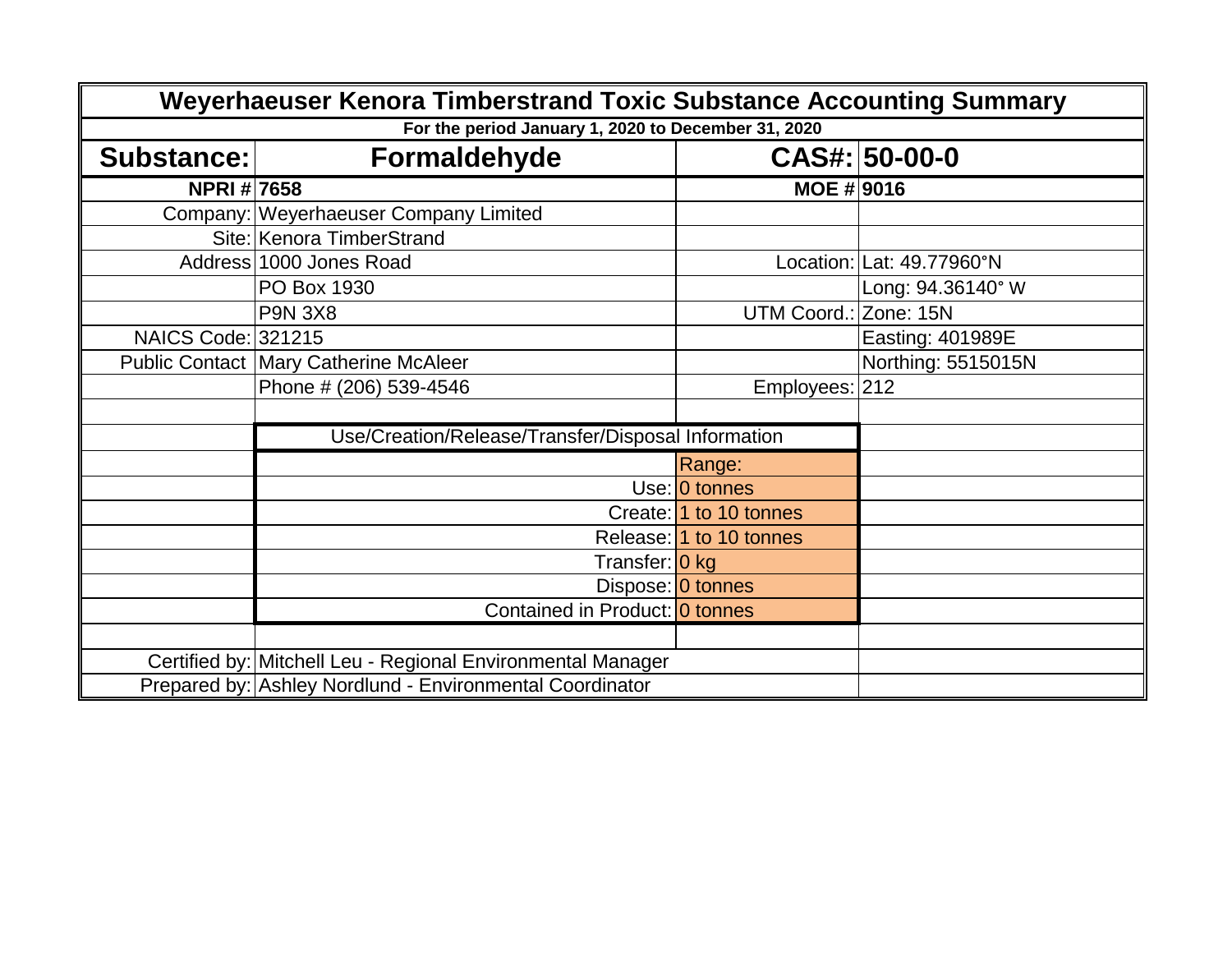| Weyerhaeuser Kenora Timberstrand Toxic Substance Accounting Summary |                                                             |                                  |                           |
|---------------------------------------------------------------------|-------------------------------------------------------------|----------------------------------|---------------------------|
|                                                                     | For the period January 1, 2020 to December 31, 2020         |                                  |                           |
| <b>Substance:</b>                                                   | <b>MDI</b>                                                  |                                  | CAS#: 9016-87-9 /101-68-8 |
| <b>NPRI#7658</b>                                                    |                                                             | <b>MOE # 9016</b>                |                           |
|                                                                     | Company: Weyerhaeuser Company Limited                       |                                  |                           |
|                                                                     | Site: Kenora TimberStrand                                   |                                  |                           |
|                                                                     | Address 1000 Jones Road                                     |                                  | Location: Lat: 49.77960°N |
|                                                                     | PO Box 1930                                                 |                                  | Long: 94.36140° W         |
|                                                                     | <b>P9N 3X8</b>                                              | UTM Coord.: Zone: 15N            |                           |
| <b>NAICS Code: 321215</b>                                           |                                                             |                                  | Easting: 401989E          |
|                                                                     | <b>Public Contact Mary Catherine McAleer</b>                |                                  | Northing: 5515015N        |
|                                                                     | Phone # (206) 539-4546                                      | Employees: 212                   |                           |
|                                                                     |                                                             |                                  |                           |
|                                                                     | Use/Creation/Release/Transfer/Disposal Information          |                                  |                           |
|                                                                     |                                                             | Range:                           |                           |
|                                                                     |                                                             | Use: 1,000 to 10,000 tonnes      |                           |
|                                                                     |                                                             | Create: 0 tonnes                 |                           |
|                                                                     |                                                             | Release: < 1 to 1 tonnes         |                           |
|                                                                     |                                                             | Destroy $1,000$ to 10,000 tonnes |                           |
|                                                                     | Transfer: 0 kg                                              |                                  |                           |
|                                                                     |                                                             | Dispose: 0 tonnes                |                           |
|                                                                     | Contained in Product: 0 tonnes                              |                                  |                           |
|                                                                     |                                                             |                                  |                           |
|                                                                     | Certified by: Mitchell Leu - Regional Environmental Manager |                                  |                           |
|                                                                     | Prepared by: Ashley Nordlund - Environmental Coordinator    |                                  |                           |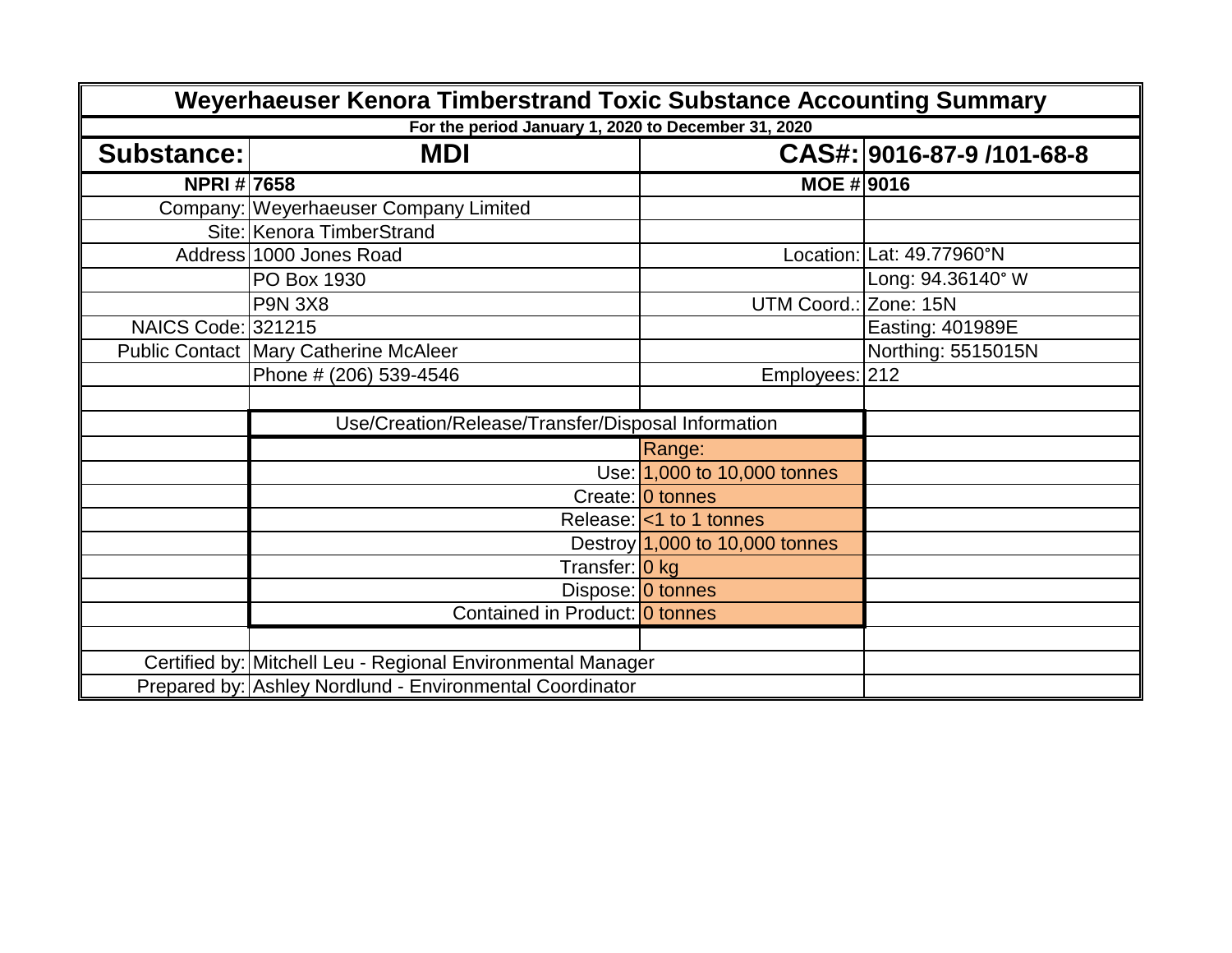| Weyerhaeuser Kenora Timberstrand Toxic Substance Accounting Summary |                                                             |                           |                           |
|---------------------------------------------------------------------|-------------------------------------------------------------|---------------------------|---------------------------|
|                                                                     | For the period January 1, 2020 to December 31, 2020         |                           |                           |
| Substance:                                                          | <b>Methanol</b>                                             |                           | CAS#: 67-56-1             |
| <b>NPRI#7658</b>                                                    |                                                             | MOE #   9016              |                           |
|                                                                     | Company:   Weyerhaeuser Company Limited                     |                           |                           |
|                                                                     | Site: Kenora TimberStrand                                   |                           |                           |
|                                                                     | Address 1000 Jones Road                                     |                           | Location: Lat: 49.77960°N |
|                                                                     | PO Box 1930                                                 |                           | Long: 94.36140° W         |
|                                                                     | <b>P9N 3X8</b>                                              | UTM Coord.:               | Zone: 15N                 |
| <b>NAICS Code: 321215</b>                                           |                                                             |                           | Easting: 401989E          |
|                                                                     | <b>Public Contact Mary Catherine McAleer</b>                |                           | Northing: 5515015N        |
|                                                                     | Phone # (206) 539-4546                                      | Employees: 211            |                           |
|                                                                     |                                                             |                           |                           |
|                                                                     | Use/Creation/Release/Transfer/Disposal Information          |                           |                           |
|                                                                     |                                                             | Range:                    |                           |
|                                                                     |                                                             | Use: 0 tonnes             |                           |
|                                                                     |                                                             | Create: 10 to 100 tonnes  |                           |
|                                                                     |                                                             | Release: 10 to 100 tonnes |                           |
|                                                                     | Transfer: 0 kg                                              |                           |                           |
|                                                                     |                                                             | Dispose: 0 tonnes         |                           |
|                                                                     | Contained in Product: 0 tonnes                              |                           |                           |
|                                                                     |                                                             |                           |                           |
|                                                                     | Certified by: Mitchell Leu - Regional Environmental Manager |                           |                           |
|                                                                     | Prepared by: Ashley Nordlund - Environmental Coordinator    |                           |                           |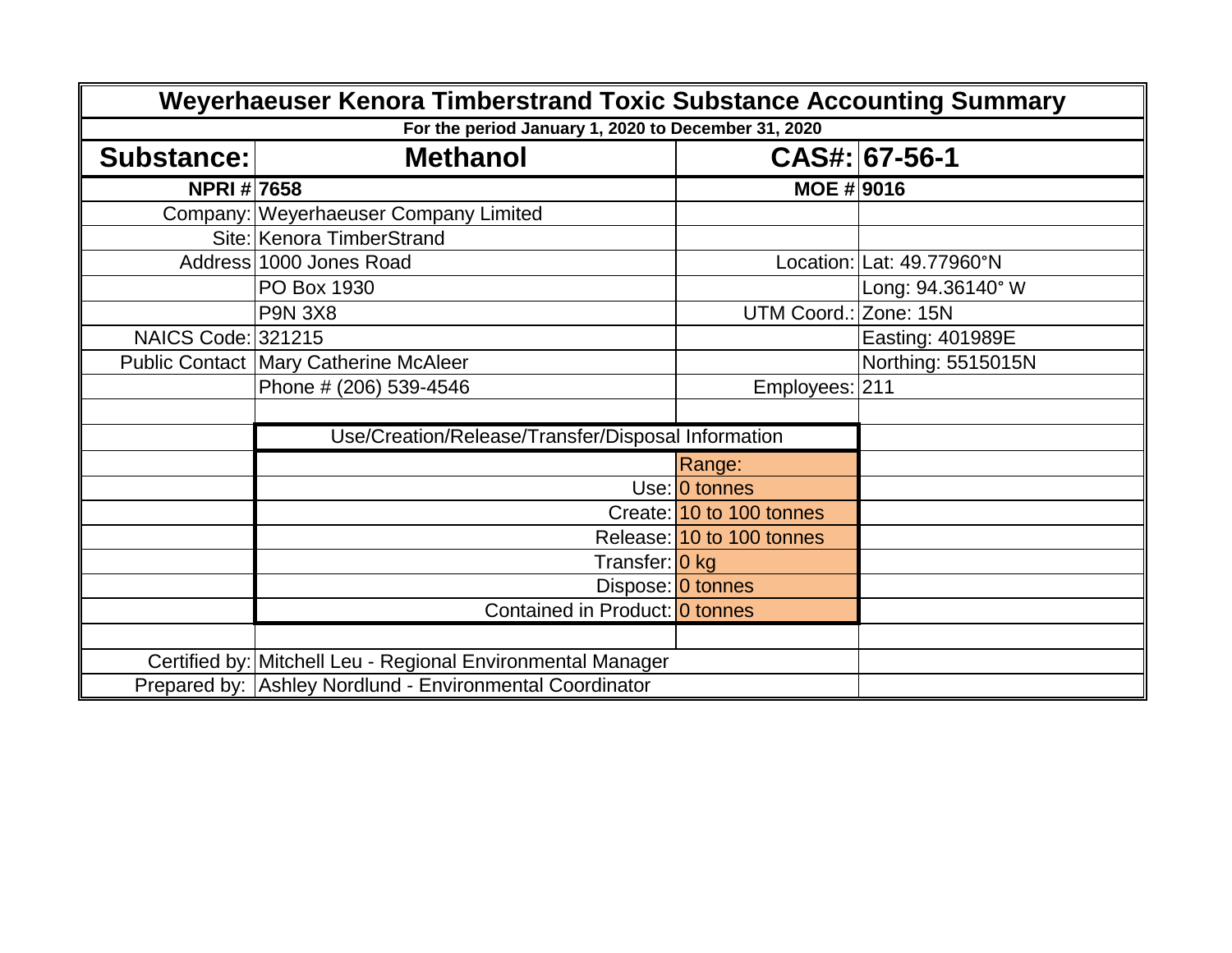| Weyerhaeuser Kenora Timberstrand Toxic Substance Accounting Summary |                                                             |                                    |                           |
|---------------------------------------------------------------------|-------------------------------------------------------------|------------------------------------|---------------------------|
|                                                                     | For the period January 1, 2020 to December 31, 2020         |                                    |                           |
| Substance:                                                          | <b>Phosphorus</b>                                           | <b>CAS#: NA</b>                    |                           |
| <b>NPRI#7658</b>                                                    |                                                             | <b>MOE #9016</b>                   |                           |
|                                                                     | Company:   Weyerhaeuser Company Limited                     |                                    |                           |
|                                                                     | Site: Kenora TimberStrand                                   |                                    |                           |
|                                                                     | Address 1000 Jones Road                                     |                                    | Location: Lat: 49.77960°N |
|                                                                     | PO Box 1930                                                 |                                    | Long: 94.36140° W         |
|                                                                     | <b>P9N 3X8</b>                                              | UTM Coord.: Zone: 15N              |                           |
| <b>NAICS Code: 321215</b>                                           |                                                             |                                    | Easting: 401989E          |
|                                                                     | <b>Public Contact Mary Catherine McAleer</b>                |                                    | Northing: 5515015N        |
|                                                                     | Phone # (206) 539-4546                                      | Employees: 212                     |                           |
|                                                                     |                                                             |                                    |                           |
|                                                                     | Use/Creation/Release/Transfer/Disposal Information          |                                    |                           |
|                                                                     |                                                             | Range:                             |                           |
|                                                                     |                                                             | Use: 10 to 100 tonnes              |                           |
|                                                                     |                                                             | Create: 0 tonnes                   |                           |
|                                                                     |                                                             | Release: <<< <r></r> 1 to 1 tonnes |                           |
|                                                                     | Transfer: 0 kg                                              |                                    |                           |
|                                                                     |                                                             | Dispose: 10 to 100 tonnes          |                           |
|                                                                     | Contained in Product: 10 to 100 tonnes                      |                                    |                           |
|                                                                     |                                                             |                                    |                           |
|                                                                     | Certified by: Mitchell Leu - Regional Environmental Manager |                                    |                           |
|                                                                     | Prepared by: Ashley Nordlund - Environmental Coordinator    |                                    |                           |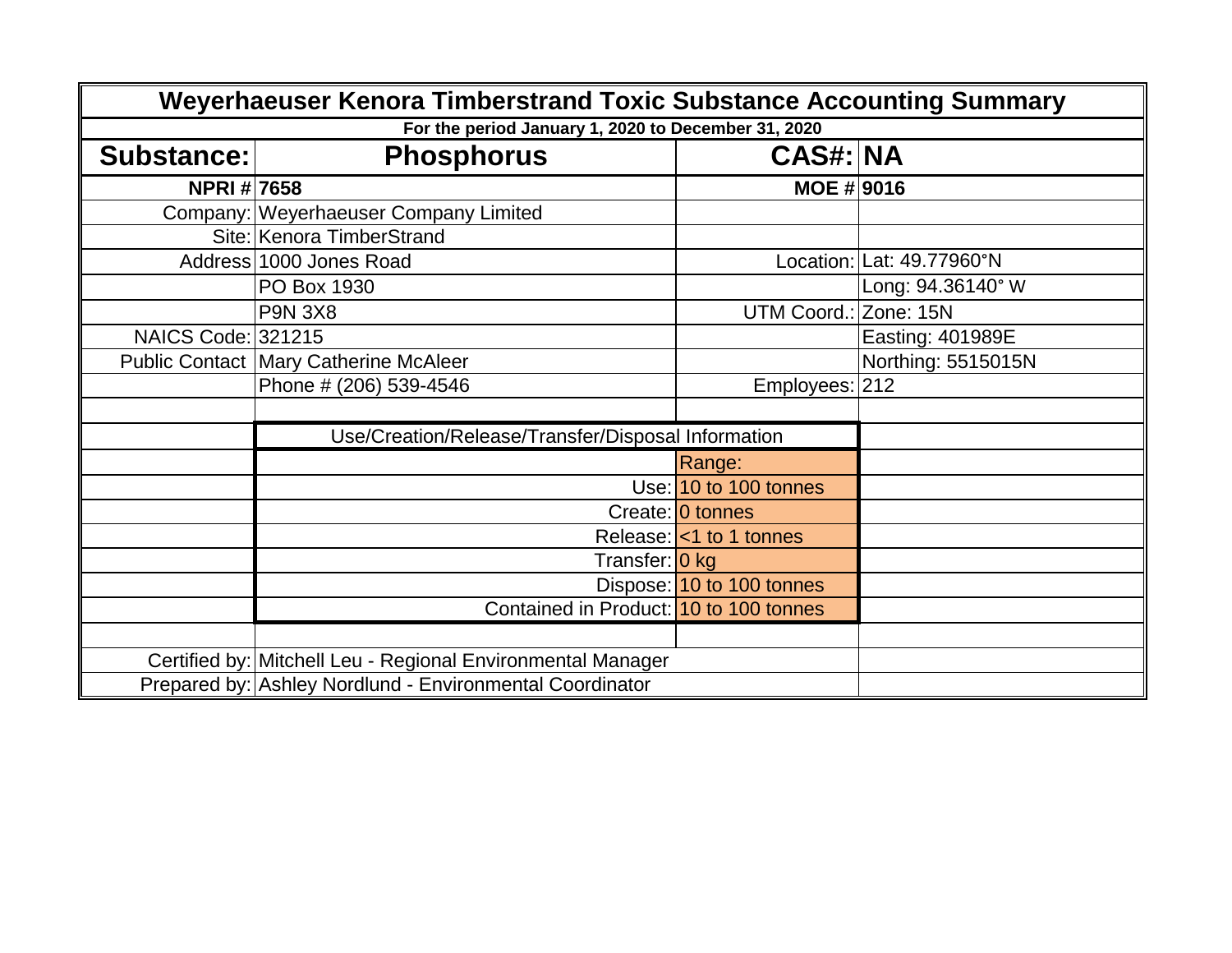| Weyerhaeuser Kenora Timberstrand Toxic Substance Accounting Summary |                                                             |                                 |                           |  |
|---------------------------------------------------------------------|-------------------------------------------------------------|---------------------------------|---------------------------|--|
|                                                                     | For the period January 1, 2020 to December 31, 2020         |                                 |                           |  |
|                                                                     | Substance:   Particulate Matter <10 microns                 | <b>CAS#: NA</b>                 |                           |  |
| <b>NPRI#7658</b>                                                    |                                                             | <b>MOE # 9016</b>               |                           |  |
|                                                                     | Company: Weyerhaeuser Company Limited                       |                                 |                           |  |
|                                                                     | Site: Kenora TimberStrand                                   |                                 |                           |  |
|                                                                     | Address 1000 Jones Road                                     |                                 | Location: Lat: 49.77960°N |  |
|                                                                     | PO Box 1930                                                 |                                 | Long: 94.36140° W         |  |
|                                                                     | <b>P9N 3X8</b>                                              | UTM Coord.: Zone: 15N           |                           |  |
| NAICS Code: 321215                                                  |                                                             |                                 | Easting: 401989E          |  |
|                                                                     | <b>Public Contact Mary Catherine McAleer</b>                |                                 | Northing: 5515015N        |  |
|                                                                     | Phone # (206) 539-4546                                      | Employees: 212                  |                           |  |
|                                                                     |                                                             |                                 |                           |  |
|                                                                     | Use/Creation/Release/Transfer/Disposal Information          |                                 |                           |  |
|                                                                     |                                                             | Range:                          |                           |  |
|                                                                     |                                                             | Use: 0 tonnes                   |                           |  |
|                                                                     |                                                             | Create: 1,000 to 10,000 tonnes  |                           |  |
|                                                                     |                                                             | Release: 10 to 100 tonnes       |                           |  |
|                                                                     |                                                             | Destroy: 1,000 to 10,000 tonnes |                           |  |
|                                                                     | Transfer: 0 kg                                              |                                 |                           |  |
|                                                                     |                                                             | Dispose: 0 tonnes               |                           |  |
|                                                                     | Contained in Product: NA                                    |                                 |                           |  |
|                                                                     |                                                             |                                 |                           |  |
|                                                                     | Certified by: Mitchell Leu - Regional Environmental Manager |                                 |                           |  |
|                                                                     | Prepared by: Ashley Nordlund - Environmental Coordinator    |                                 |                           |  |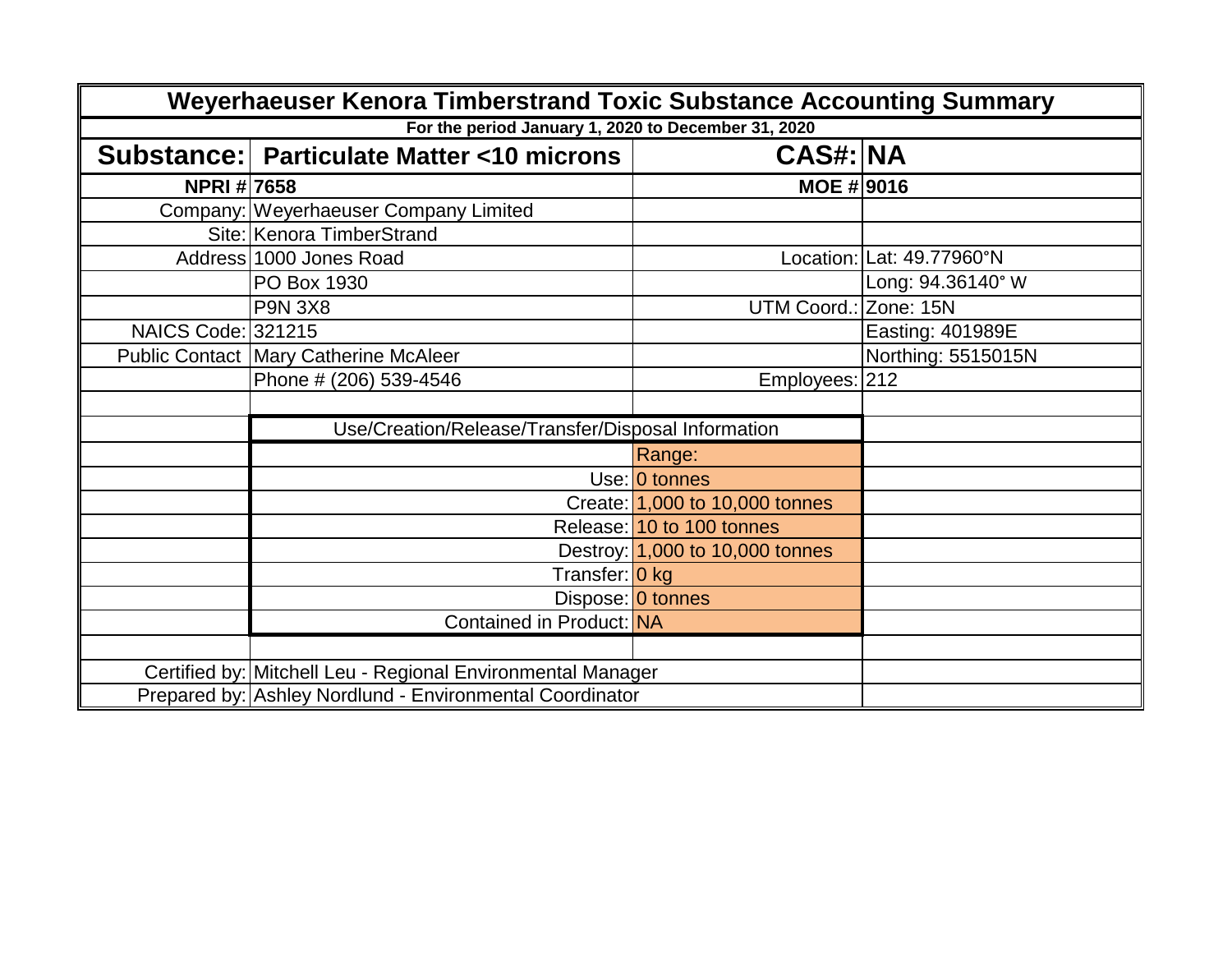| Weyerhaeuser Kenora Timberstrand Toxic Substance Accounting Summary |                                                             |                                  |                           |  |
|---------------------------------------------------------------------|-------------------------------------------------------------|----------------------------------|---------------------------|--|
|                                                                     | For the period January 1, 2020 to December 31, 2020         |                                  |                           |  |
| <b>Substance:</b>                                                   | pMDI                                                        |                                  | CAS#: 9016-87-9 /101-68-8 |  |
| <b>NPRI#7658</b>                                                    |                                                             | MOE #   9016                     |                           |  |
|                                                                     | Company: Weyerhaeuser Company Limited                       |                                  |                           |  |
|                                                                     | Site: Kenora TimberStrand                                   |                                  |                           |  |
|                                                                     | Address 1000 Jones Road                                     |                                  | Location: Lat: 49.77960°N |  |
|                                                                     | PO Box 1930                                                 |                                  | Long: 94.36140° W         |  |
|                                                                     | <b>P9N 3X8</b>                                              | UTM Coord.: Zone: 15N            |                           |  |
| <b>NAICS Code: 321215</b>                                           |                                                             |                                  | Easting: 401989E          |  |
|                                                                     | <b>Public Contact Mary Catherine McAleer</b>                |                                  | Northing: 5515015N        |  |
|                                                                     | Phone # (206) 539-4546                                      | Employees: 212                   |                           |  |
|                                                                     |                                                             |                                  |                           |  |
|                                                                     | Use/Creation/Release/Transfer/Disposal Information          |                                  |                           |  |
|                                                                     |                                                             | Range:                           |                           |  |
|                                                                     |                                                             | Use: 1,000 to 10,000 tonnes      |                           |  |
|                                                                     |                                                             | Create: 0 tonnes                 |                           |  |
|                                                                     |                                                             | Release: <1 to 1 tonnes          |                           |  |
|                                                                     |                                                             | Destroy $1,000$ to 10,000 tonnes |                           |  |
|                                                                     | Transfer: 0 kg                                              |                                  |                           |  |
|                                                                     |                                                             | Dispose: 0 tonnes                |                           |  |
|                                                                     | Contained in Product: 0 tonnes                              |                                  |                           |  |
|                                                                     |                                                             |                                  |                           |  |
|                                                                     | Certified by: Mitchell Leu - Regional Environmental Manager |                                  |                           |  |
|                                                                     | Prepared by: Ashley Nordlund - Environmental Coordinator    |                                  |                           |  |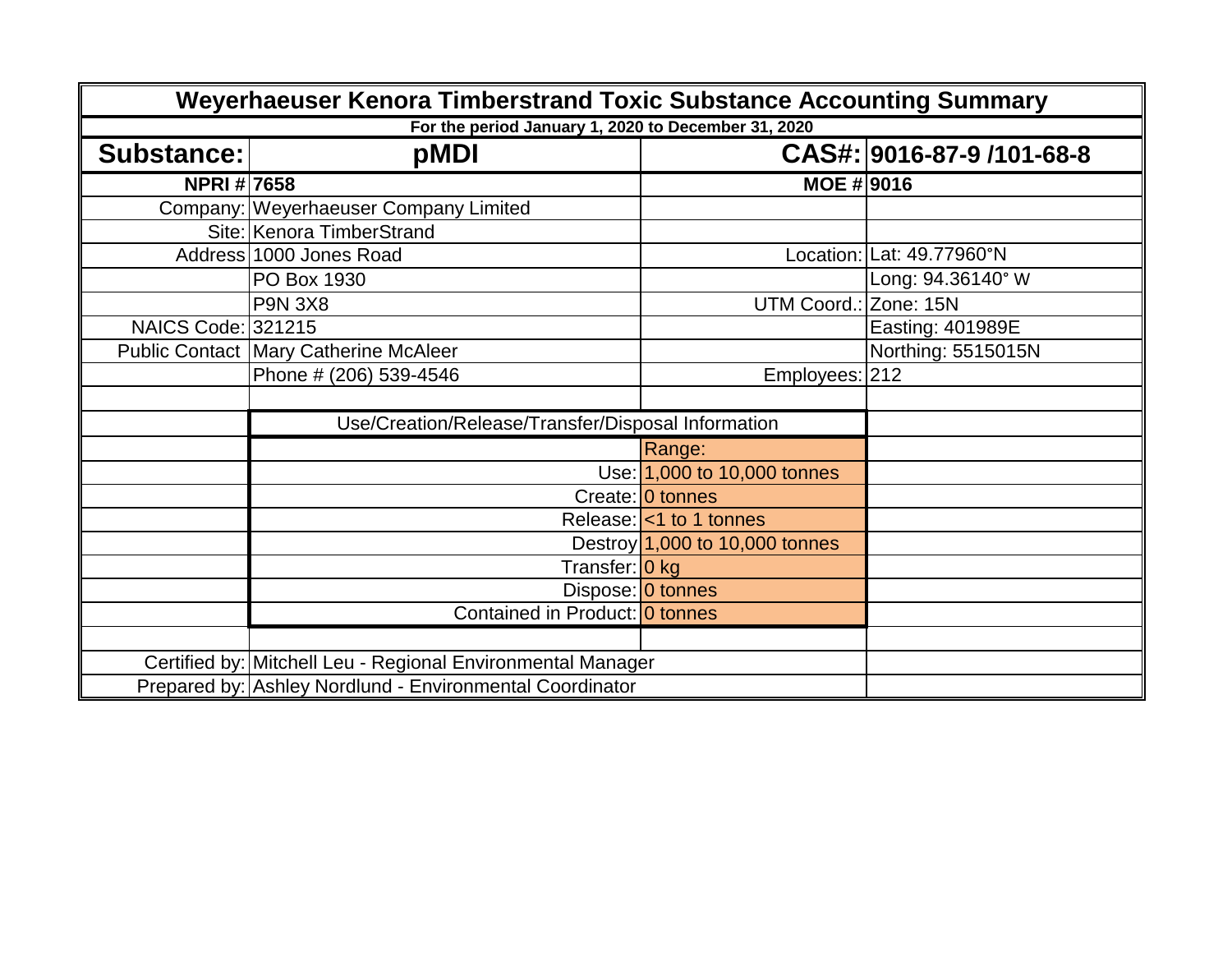| Weyerhaeuser Kenora Timberstrand Toxic Substance Accounting Summary |                                                             |                                 |                           |
|---------------------------------------------------------------------|-------------------------------------------------------------|---------------------------------|---------------------------|
|                                                                     | For the period January 1, 2020 to December 31, 2020         |                                 |                           |
|                                                                     | Substance: Total Particulate Matter                         | <b>CAS#: NA</b>                 |                           |
| <b>NPRI#7658</b>                                                    |                                                             | <b>MOE # 9016</b>               |                           |
|                                                                     | Company:   Weyerhaeuser Company Limited                     |                                 |                           |
|                                                                     | Site: Kenora TimberStrand                                   |                                 |                           |
|                                                                     | Address 1000 Jones Road                                     |                                 | Location: Lat: 49.77960°N |
|                                                                     | PO Box 1930                                                 |                                 | Long: 94.36140° W         |
|                                                                     | <b>P9N 3X8</b>                                              | UTM Coord.: Zone: 15N           |                           |
| <b>NAICS Code: 321215</b>                                           |                                                             |                                 | Easting: 401989E          |
|                                                                     | <b>Public Contact   Mary Catherine McAleer</b>              |                                 | Northing: 5515015N        |
|                                                                     | Phone # (206) 539-4546                                      | Employees: 212                  |                           |
|                                                                     |                                                             |                                 |                           |
|                                                                     | Use/Creation/Release/Transfer/Disposal Information          |                                 |                           |
|                                                                     |                                                             | Range:                          |                           |
|                                                                     |                                                             | Use: 0 tonnes                   |                           |
|                                                                     |                                                             | Create: 1,000 to 10,000 tonnes  |                           |
|                                                                     |                                                             | Release: 10 to 100 tonnes       |                           |
|                                                                     |                                                             | Destroy: 1,000 to 10,000 tonnes |                           |
|                                                                     | Transfer: 0 kg                                              |                                 |                           |
|                                                                     |                                                             | Dispose: 0 tonnes               |                           |
|                                                                     | Contained in Product: NA                                    |                                 |                           |
|                                                                     |                                                             |                                 |                           |
|                                                                     | Certified by: Mitchell Leu - Regional Environmental Manager |                                 |                           |
|                                                                     | Prepared by: Ashley Nordlund - Environmental Coordinator    |                                 |                           |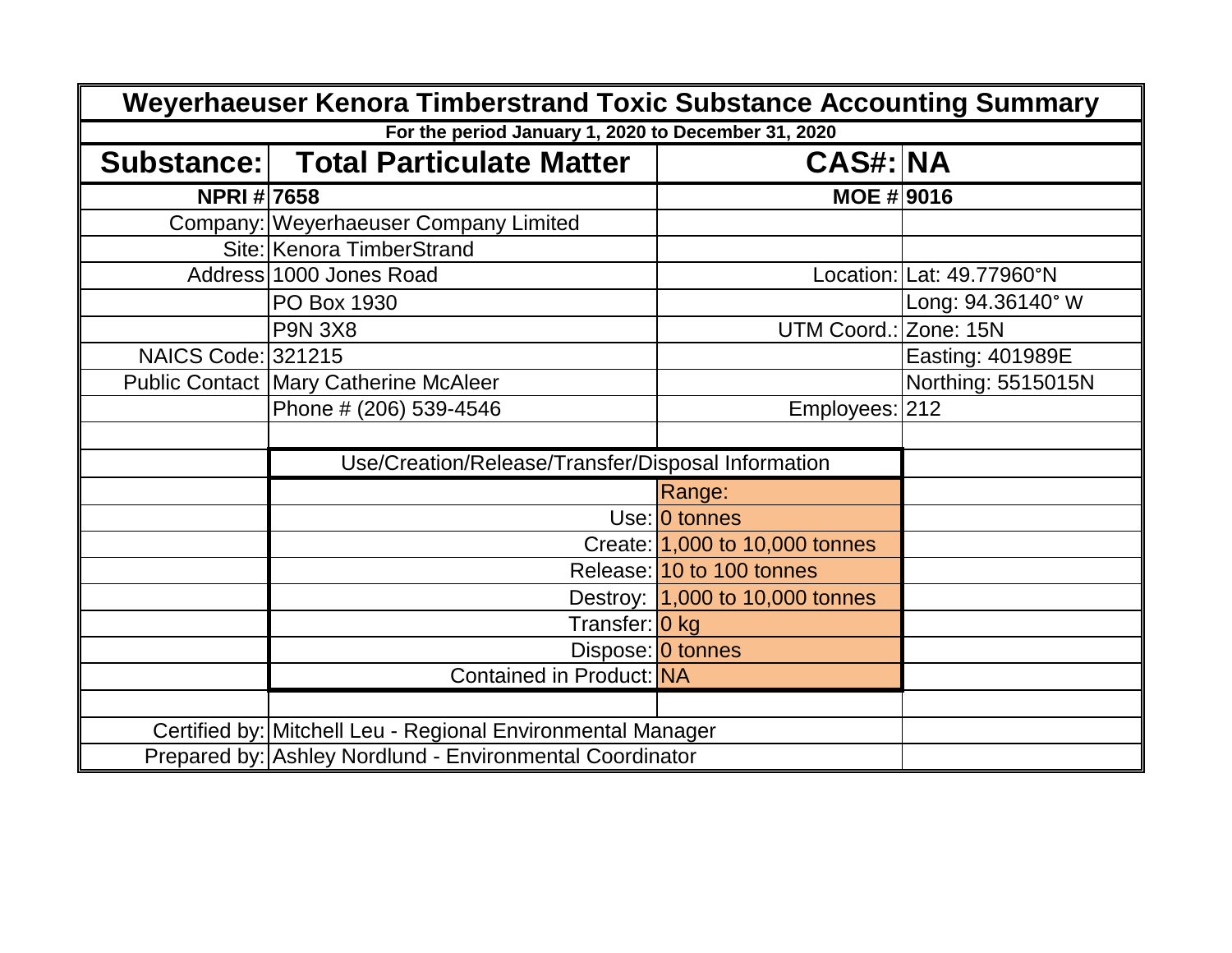| Weyerhaeuser Kenora Timberstrand Toxic Substance Accounting Summary |                                                             |                         |                           |  |
|---------------------------------------------------------------------|-------------------------------------------------------------|-------------------------|---------------------------|--|
|                                                                     | For the period January 1, 2020 to December 31, 2020         |                         |                           |  |
| <b>Substance:</b>                                                   | <b>Zinc</b>                                                 | <b>CAS#: NA-14</b>      |                           |  |
| <b>NPRI#7658</b>                                                    |                                                             | MOE # 9016              |                           |  |
|                                                                     | Company:   Weyerhaeuser Company Limited                     |                         |                           |  |
|                                                                     | Site: Kenora TimberStrand                                   |                         |                           |  |
|                                                                     | Address 1000 Jones Road                                     |                         | Location: Lat: 49.77960°N |  |
|                                                                     | PO Box 1930                                                 |                         | Long: 94.36140° W         |  |
|                                                                     | <b>P9N 3X8</b>                                              | UTM Coord.: Zone: 15N   |                           |  |
| <b>NAICS Code: 321215</b>                                           |                                                             |                         | Easting: 401989E          |  |
|                                                                     | <b>Public Contact Mary Catherine McAleer</b>                |                         | Northing: 5515015N        |  |
|                                                                     | Phone # (206) 539-4546                                      | Employees: 211          |                           |  |
|                                                                     |                                                             |                         |                           |  |
|                                                                     | Use/Creation/Release/Transfer/Disposal Information          |                         |                           |  |
|                                                                     |                                                             | Range:                  |                           |  |
|                                                                     |                                                             | Use: 10 to 100 tonnes   |                           |  |
|                                                                     |                                                             | Create: 0 tonnes        |                           |  |
|                                                                     |                                                             | Release: <1 to 1 tonnes |                           |  |
|                                                                     | Transfer: 0 tonnes                                          |                         |                           |  |
|                                                                     |                                                             | Dispose: 1 to 10 tonnes |                           |  |
|                                                                     | Contained in Product: 10 to 100 tonnes                      |                         |                           |  |
|                                                                     |                                                             |                         |                           |  |
|                                                                     | Certified by: Mitchell Leu - Regional Environmental Manager |                         |                           |  |
|                                                                     | Prepared by: Ashley Nordlund - Environmental Coordinator    |                         |                           |  |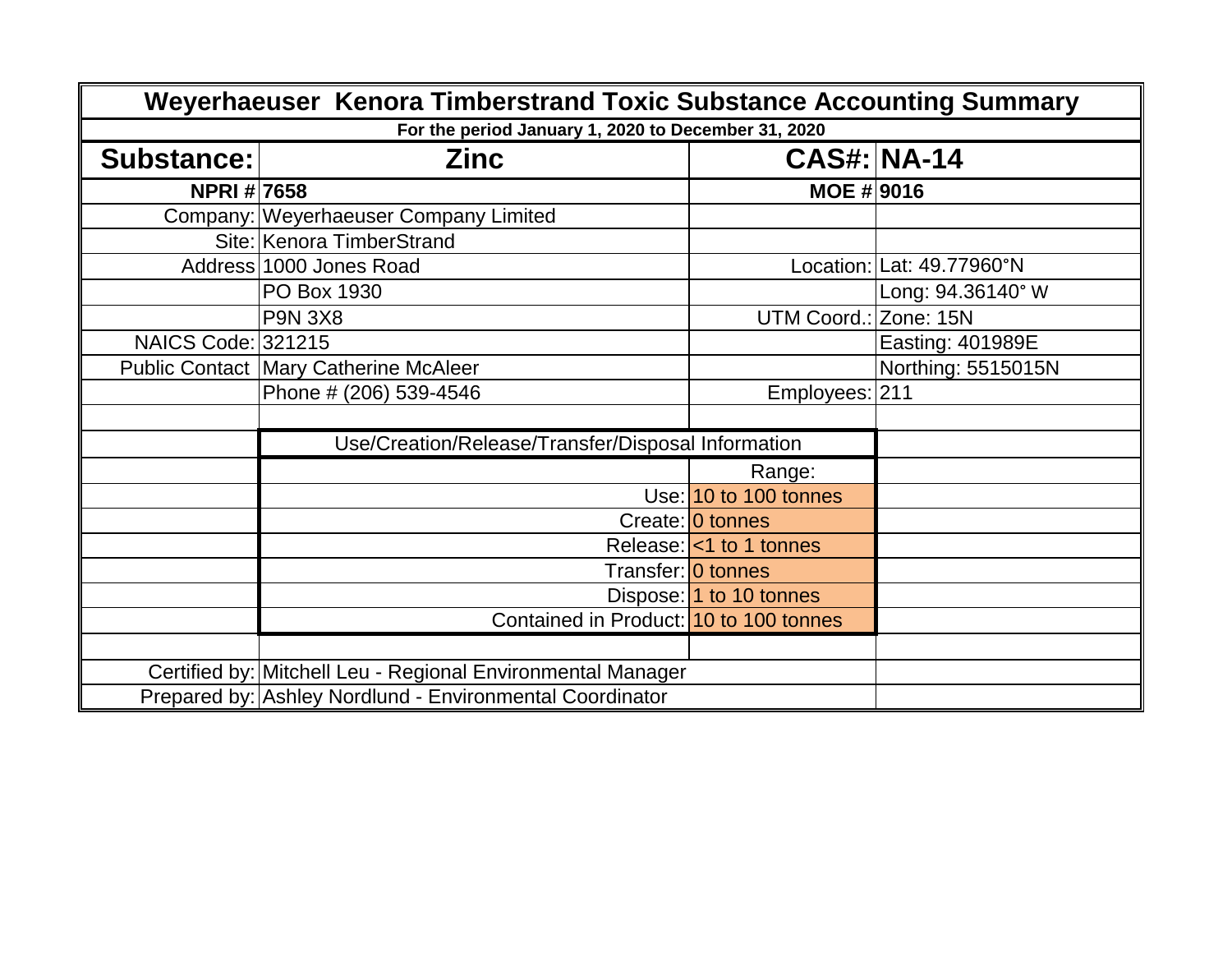| Weyerhaeuser Kenora Timberstrand Toxic Substance Accounting Summary |                                                             |                           |                           |  |  |
|---------------------------------------------------------------------|-------------------------------------------------------------|---------------------------|---------------------------|--|--|
|                                                                     | For the period January 1, 2020 to December 31, 2020         |                           |                           |  |  |
| Substance:                                                          | Oxides of Nitrogen $(NO_x)$                                 |                           | CAS#: 11104-93-1          |  |  |
| <b>NPRI#7658</b>                                                    |                                                             | <b>MOE #9016</b>          |                           |  |  |
|                                                                     | Company: Weyerhaeuser Company Limited                       |                           |                           |  |  |
|                                                                     | Site: Kenora TimberStrand                                   |                           |                           |  |  |
|                                                                     | Address 1000 Jones Road                                     |                           | Location: Lat: 49.77960°N |  |  |
|                                                                     | PO Box 1930                                                 |                           | Long: 94.36140° W         |  |  |
|                                                                     | <b>P9N 3X8</b>                                              | UTM Coord.:               | Zone: 15N                 |  |  |
| NAICS Code: 321215                                                  |                                                             |                           | Easting: 401989E          |  |  |
|                                                                     | <b>Public Contact Mary Catherine McAleer</b>                |                           | Northing: 5515015N        |  |  |
|                                                                     | Phone # (206) 539-4546                                      | Employees: 212            |                           |  |  |
|                                                                     |                                                             |                           |                           |  |  |
|                                                                     | Use/Creation/Release/Transfer/Disposal Information          |                           |                           |  |  |
|                                                                     |                                                             | Range:                    |                           |  |  |
|                                                                     |                                                             | Use: 0 tonnes             |                           |  |  |
|                                                                     |                                                             | Create: 10 to 100 tonnes  |                           |  |  |
|                                                                     |                                                             | Release: 10 to 100 tonnes |                           |  |  |
|                                                                     | Transfer: 0 kg                                              |                           |                           |  |  |
|                                                                     |                                                             | Dispose: 0 tonnes         |                           |  |  |
|                                                                     | Contained in Product: NA                                    |                           |                           |  |  |
|                                                                     |                                                             |                           |                           |  |  |
|                                                                     | Certified by: Mitchell Leu - Regional Environmental Manager |                           |                           |  |  |
|                                                                     | Prepared by: Ashley Nordlund - Environmental Coordinator    |                           |                           |  |  |